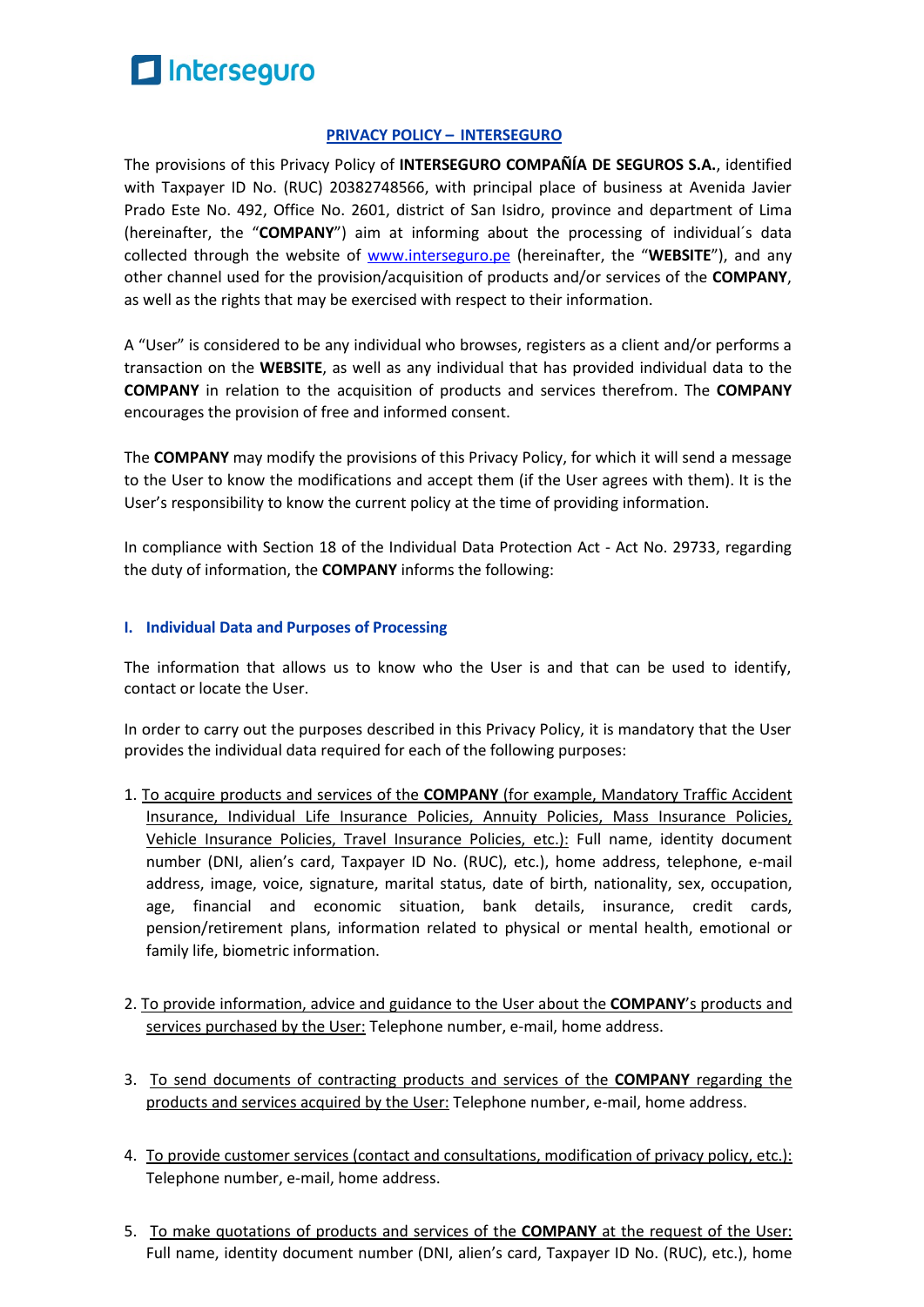

address, telephone, e-mail address, image, voice, signature, marital status, date of birth, nationality, sex, occupation, age, financial and economic information, bank details, insurance, credit cards, pension/retirement plans, information related to physical or mental health, affective or family life, economic income.

The data mentioned in paragraphs 1 to 5 are necessary to adequately provide our products and services. In case they are not provided, it will not be possible to acquire products and services from the **COMPANY**, nor will we be able to provide an optimal customer service.

Optionally, individual data may be processed for the following additional purposes, which will only be applicable in the event that the User has given his/her free, prior, unequivocal and informed consent:

- 6. To send advertising material, promotional contact, contracting documents, information, advice and guidance; and to manage and coordinate visits or meetings between the User and members of the **COMPANY** and the economic group<sup>[1](#page-1-0)</sup> and to invite to events about the products and services of the **COMPANY** not purchased by the User: Hobbies, individual habits, full name, identity document number (DNI, alien's card, Taxpayer ID No. (RUC), etc.), home address, telephone, e-mail address, voice, marital status, date of birth, nationality, sex, occupation, age, credits, loans, endorsements, bank details, insurance, credit cards, pension/retirement plans, physical characteristics, information related to physical or mental health, affective or family life, economic income.
- 7. To exchange and send information with companies of the economic group of the **COMPANY** about products and services: Full name, identity document number (DNI, alien's card), Taxpayer ID No. (RUC), home address, telephone, e-mail address, image, voice, signature, marital status, date of birth, nationality, sex, occupation, age, credits, loans, endorsements, bank details, insurance, credit cards, pension/retirement plans, mortgages, physical characteristics, information related to physical or mental health, affective or family life, economic income.

# **II. Databank**

The individual data provided by the Users are stored in one or more of the **COMPANY**'s databanks, depending on their relationship with the **COMPANY**, which are duly registered in the National Registry of Individual Data Protection of the Peruvian Ministry of Justice, according to the following detail:

- Databank "Clients": Individual data of Users who contract a product and/or service from the **COMPANY** are stored.
- Databank "Prospects": Individual data of Users who request that the **COMPANY** provides them with advice on the possible contracting of a product and/or service are stored.
- Databank "Website Users": Individual data that Users register when using our **WEBSITE** are stored.

# **III. Individual Data Transfer**

Furthermore, we inform that Users' individual data may be shared with the recipients listed in Annex 1 - Recipients of Individual Data, depending on the purpose for which the User provided his/her information. It should be noted that the content of the aforementioned Annex 1 is an

<span id="page-1-0"></span> $1$  It refers jointly to all the companies of the economic group INTERCORP, including: Interbank, Interfondos, Intercorp Financial Services, Financiera Oh!, Inteligo SAB and those found in the following link http://www.intercorp.com.pe/empresas.html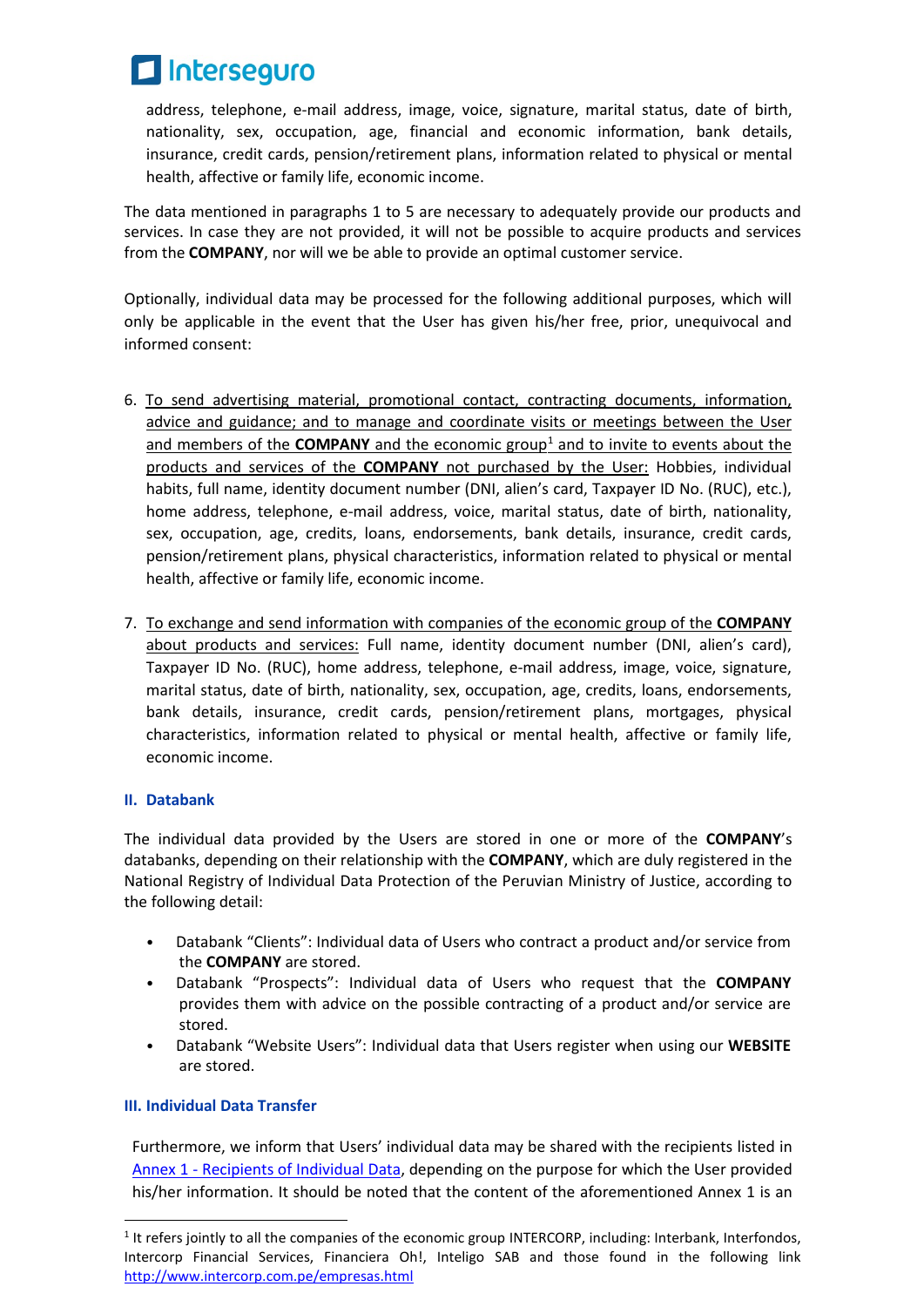

integral part of this Privacy Policy.

#### **IV. Retention of Individual Data**

Users' individual data will be kept only as long as it is necessary for the execution of the obligations and rights arising from the contractual relationship and/or request for services. In the case of data processed for purposes that are not necessary (listed in paragraphs 6 and 7), they will be kept for as long as they serve the purpose for which they were provided and until the User revokes his/her consent.

#### **V. Individual Data Collection and Storage**

The User must provide true, current, accurate and complete information, as well as to inform the **COMPANY** in case of variation.

The individual data will be stored in the databases owned by the **COMPANY** previously mentioned, depending on the relationship with the **COMPANY**. By accepting this policy, the User authorizes the inclusion of his/her data in such databases.

#### **VI. Compliance Clause**

The **COMPANY** collects the User's individual data in compliance with the provisions of the Individual Data Protection Act – Act No. 29733 and its Regulations (approved by Supreme Decree No. 003-2013-JUS). Thus, it is obliged to:

- Not to apply or use the individual data obtained for purposes other than or unrelated to the purpose provided for in this policy.
- Not to disclose to other natural individuals or legal entities the individual data provided to it.
- Maintain secrecy and confidentiality with respect to these, even after ending its relationship with the User.
- Take the technical and organizational measures required by law, so as to ensure the security measures of individual data and avoid their alteration, loss, processing or unauthorized access, given the state of technology, the nature of the data stored and the risks to which they are exposed, whether from human action, physical or natural environment.
- Transfer and communicate the obligations mentioned in the preceding paragraphs to the staff dedicated to the provision of the services of the **WEBSITE**.
- Destroy all individual data processed, as well as any support or documents containing any individual data subject to processing, once the specified period has expired.

# **VII. Cookies**

The website uses cookies, which are text files managed by independent computer services that are stored in the User's browser to collect information about his/her behavior regarding the use of the **WEBSITE**. Identifying the User's activities within the website is important for the functioning and improvement of the website. In general, we use cookies for: (i) tracking User's preferences; (ii) accessing his/her information when the User registers to provide individualized content; (iii) displaying the most appropriate advertisements, based on the User's interests and activity in our services; (iv) recording browsing information.

In this regard, the **WEBSITE** has the following cookies: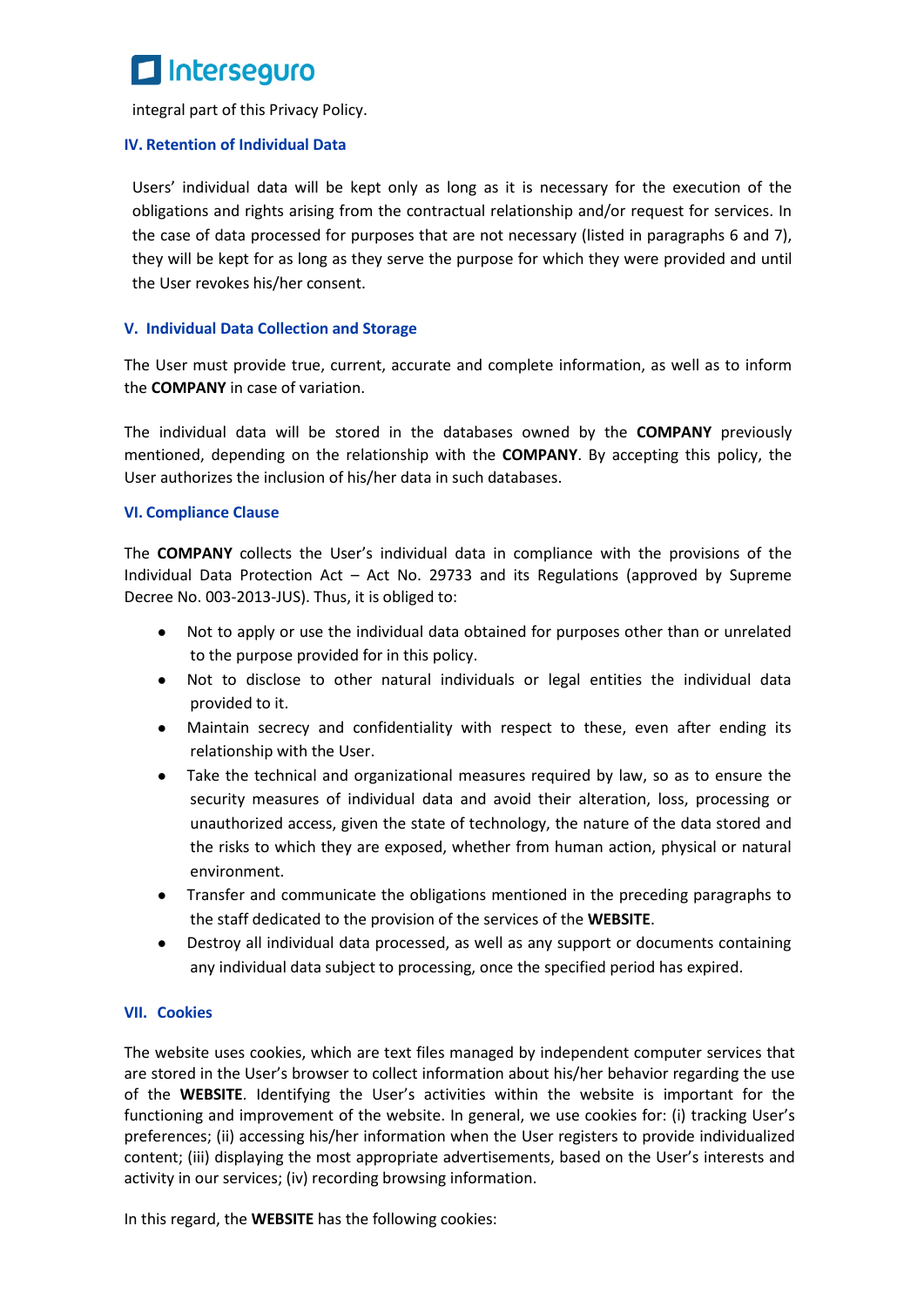# Interseguro

| <b>Supplier or Holder</b>                | What it is used for   | <b>Reference link</b>         |
|------------------------------------------|-----------------------|-------------------------------|
| Google Analytics<br>(United States)      | It is used to store   | https://analytics.google.com/ |
|                                          | browsing information  |                               |
|                                          | (connection time,     |                               |
| <b>Facebook Pixel</b><br>(United States) | sessions with ID,     | https://facebook.com          |
|                                          | device type, browser, |                               |
|                                          | operating system,     |                               |
|                                          | etc.).                |                               |

The data collected by cookies are general, so the results are anonymous, protecting the privacy and identity of the User. The User can configure his/her browser so that cookies are restricted or eliminated.

# **VIII. Exercise of Rights on the User's Individual Data (Rights of Access, Rectification, Cancellation and Opposition - ARCO)**

The User may exercise the following rights over his/her individual data:

- Access to information: The User may obtain the information about himself/herself that is stored in the **COMPANY**'s databanks.
- Rectification: The User may request the update, rectification or incorporation of new data of his/her individual data, when there is any error, inaccuracy or incompleteness.
- Cancellation: The User may request the deletion of his/her individual data that are not required for the fulfillment of obligations of the **COMPANY**.
- Opposition: The User may oppose the processing of his/her individual data, provided that such processing is not provided by contract or law.

To do so, the User must send a written communication to Av. Paseo de la Republica No. 3071, district of San Isidro, province and department of Lima or to the e-mail servicios@interseguro.com.pe. It will be necessary for the User to explain under what circumstances he/she provided the individual data in question to the **COMPANY**.

# **IX. Privacy of Minors**

The products and services offered on the **WEBSITE** are available only to individuals of legal age. Therefore, by browsing and/or using the **WEBSITE**, the User declares to be over 18 years old.

If the User is a minor, he/she must obtain the authorization from his/her father, mother, guardian or legal representative and send it previously to the **COMPANY** in physical form to prove the existence of prior consent.

# **X. Link to other Websites**

This Privacy Policy applies only to services provided by the **COMPANY**. The **WEBSITE** may contain links to other services and websites not operated or controlled by us (hereinafter, "Third Party Services").

This Privacy Policy does not apply to Third Party Services. Links to Third Party Services do not imply any approval, guarantee and/or review of their content by the **COMPANY**. We suggest